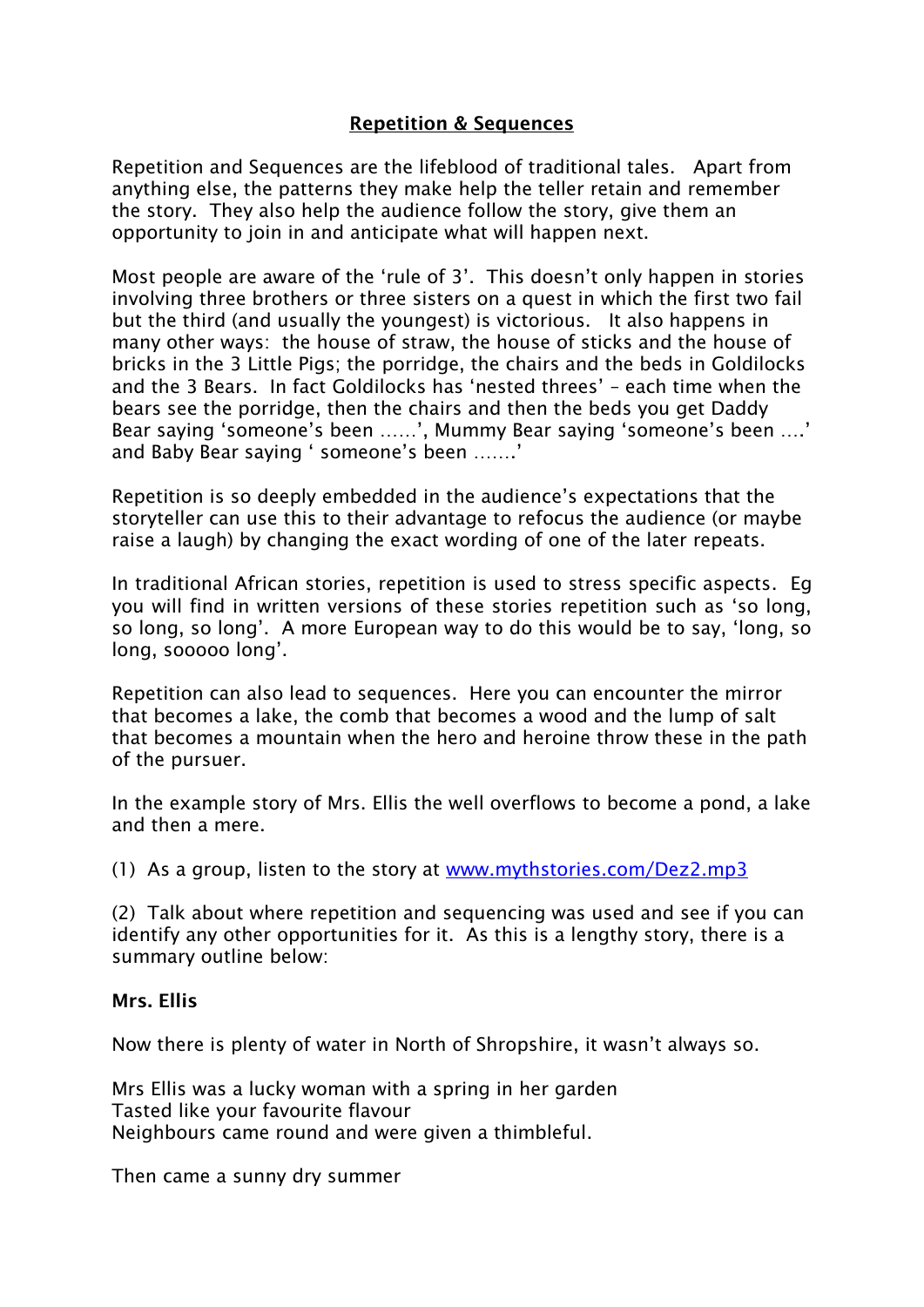Only spring left was Mrs Ellis' Everybody wanted her water.

Thimblefuls are one thing, bucketfulls quite another Mrs. Ellis wouldn't share

The water kept welling up quicker than she could use it Water crept over her garden She didn't change her mind

Went into the kitchen Water crept into her kitchen - Pond She didn't change her mind

Went upstairs and into the bedroom. Water crept up to her bedroom – Lake She didn't change her mind

Went up the ladder into the loft Water crept up to the loft – Mere Changed her mind But too late

Down at the bottom of that deep, deep mere lives a little old lady, Mrs. Ellis. She lives there with her little spring, which filled that mighty mere which took her name, Ellis's mere, or Ellesmere as we call it today.

(3) Get the group to retell the tale, putting in their own ideas for the repetitive and sequential phrases, or simply using the ones that the storyteller put in there.

Below is the outline of the Grimm's story of The Elves & The Shoemaker. Like all Grimm's stories, there are many versions.

Get the group to build this story using repetition, sequencing and – to reinforce the last session – incorporate some speech and dialogue, in the conversations between the Shoemaker and his wife.

### Elves and the Shoemaker

Part One:

A Shoemaker through ill-luck had become poor. Should he buy leather, or food? (Chance for discussion with wife, to build their individual characters)

He bought leather for one pair of shoes

Cut them out, left them on workbench to sew the next day and went to bed In the morning found a pair of beautifully crafted shoes …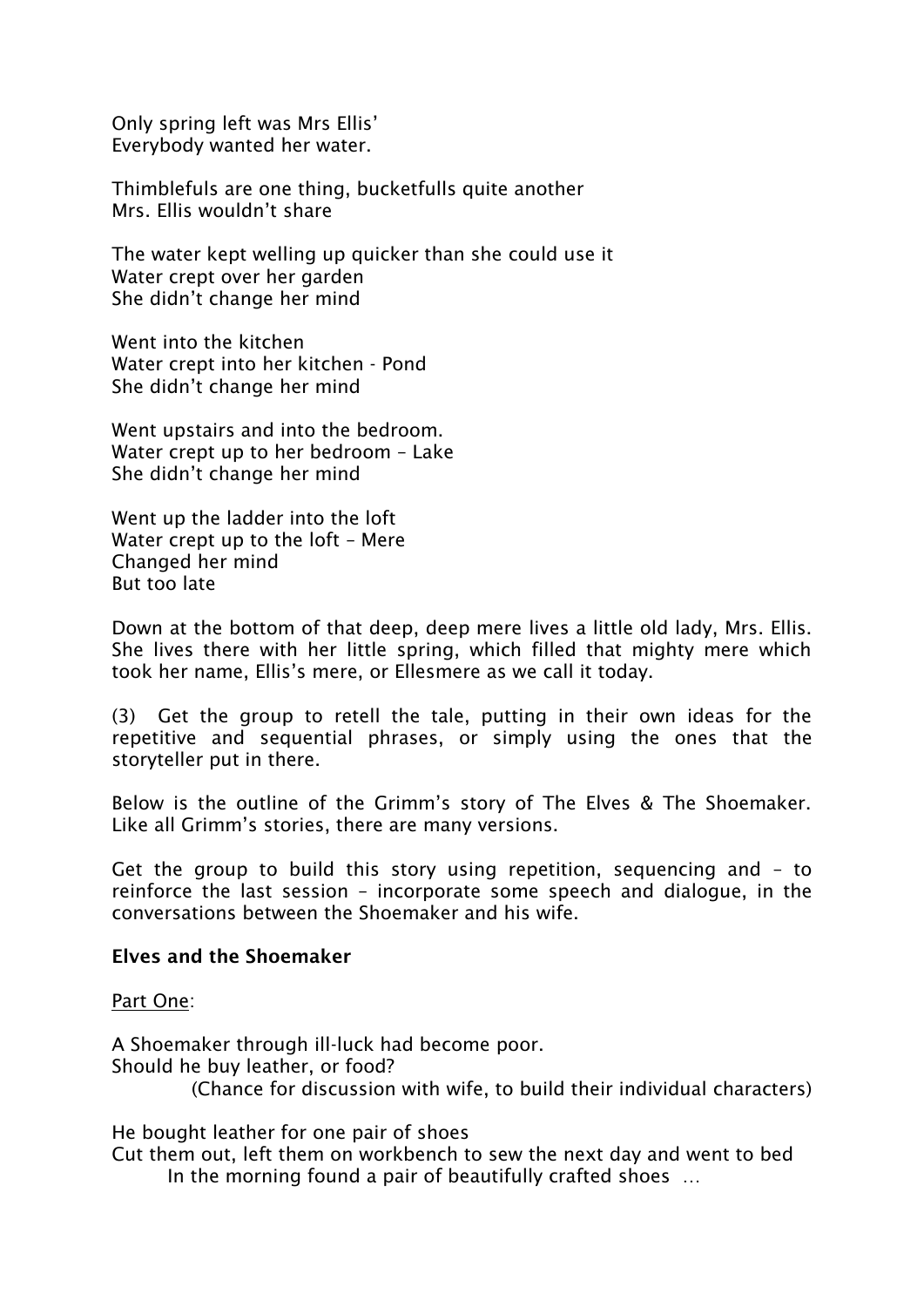### … and in came a buyer, who paid twice the normal price *So the shoemaker and his wife ate well*

and he bought leather for two pairs of shoes

Cut them out, left them on workbench to sew the next day and went to bed In the morning found two pairs of beautifully crafted shoes …

… and in came two buyers, who both paid twice the normal price *So the shoemaker and his wife ate well and ….*

and he bought leather for four pairs of shoes

Cut them out, left them on workbench to sew the next day and went to bed In the morning found four pairs of beautifully crafted shoes …

… and in came four buyers, who each paid twice the normal price *So the shoemaker and his wife ate well and … and …*

and he bought leather for eight pairs of shoes Cut them out, left them on workbench to sew the next day and went to bed

# Part Two:

One evening, when he had become rich, shoemaker and wife decide to find out who has been helping them.

(chance for second discussion with wife, to reinforce their characters)

They hide in room and watch.

(this hiding happens again later, so create some phrases that can be repeated. Eg: creeping down the stairs, peeping through a hole in the door)

At midnight two elves come in – carrying hammer, nails, needle & thread – but they had no clothes on!

# Part Three:

Next morning wife suggested she make the elves shirts, coats, vests and trousers and knit them some stockings/socks and the shoemaker makes them shoes.

(chance for third discussion)

Over the next few days they create masterpieces from the finest materials, wanting to show their gratitude.

# Part Four:

One evening, do not leave out the cut leather, instead leave the clothes.

# They hide and watch

(opportunity to repeat phrases from earlier hiding scene, with different emotions)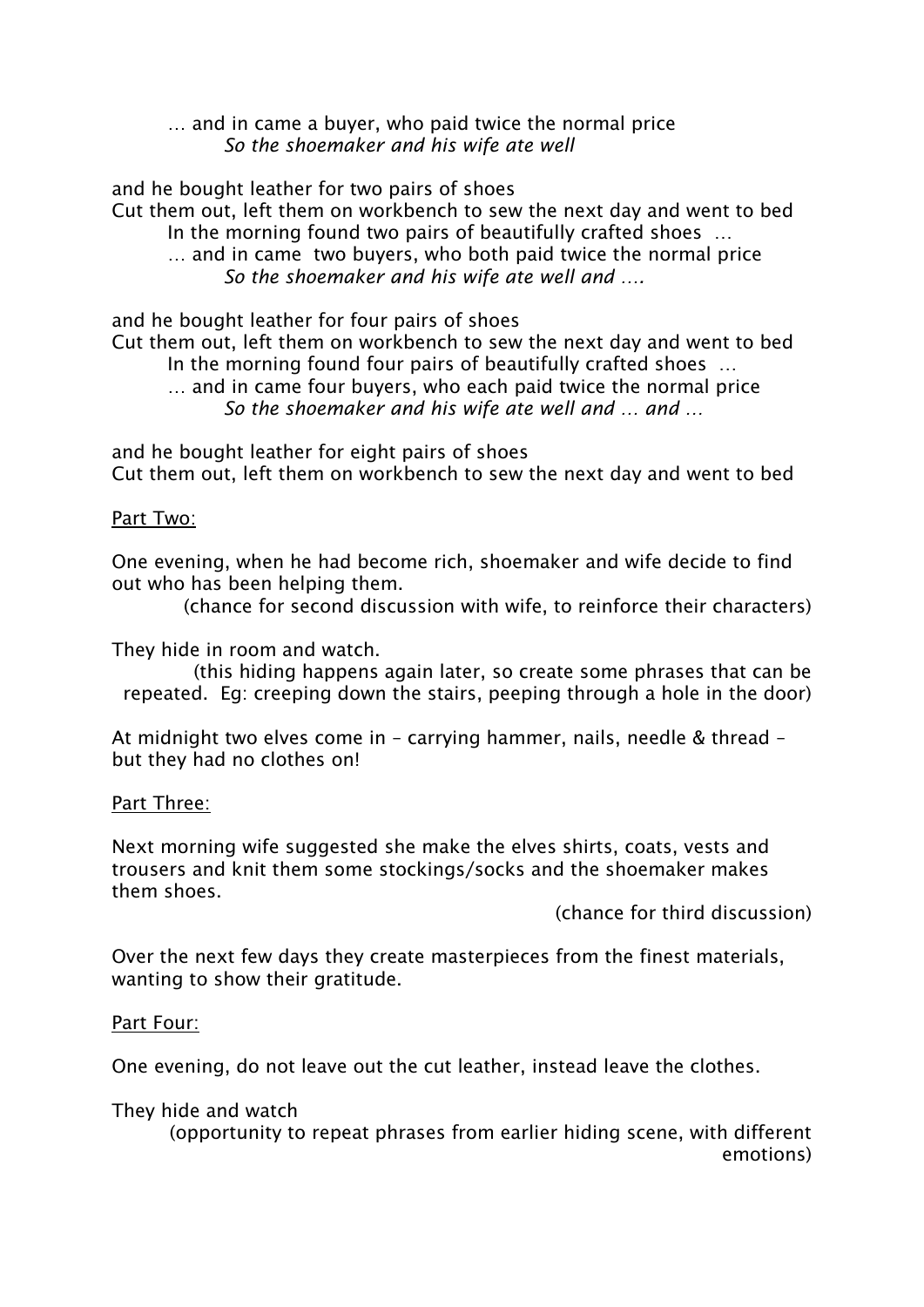### "Now we are boys so fine to see, Why should we longer cobblers be?"

Elves leave, never to return But the shoemaker's fortunes have been restored and he and his wife live happily ever after.

# Work on the repeat phrases

# (1) Get the group to put each of the phrases:

1. He bought leather for one pair of shoes

Cut them out, left them on workbench to sew the next day and went to bed

2. In the morning found a pair of beautifully crafted shoes …

… and in came a buyer, who paid twice the normal price

### *3. So the shoemaker and his wife ate well*

…. in their own words, and suggest ways the final phrase can be augmented to show the developing wealth of the shoemaker and his wife.

(2) Get them to retell these

- In threes one telling each phrase, remembering to increase the number of shoes/buyers/what the money is spent on regularly each time
- In threes using the pyramid *(below)* as an aide memoire each telling all three phrases, with the first teller choosing the words and the second and the third carefully repeating the same words with the appropriate augmentations.
- In threes each telling all three phrases, with the first teller telling in full and the second and the third shortening the phrases so they still convey the meaning to the audience, with the appropriate augmentations.
- As individuals in a long line each telling the next phrase in the story. This needs very careful listening whilst remembering the place in the story so the augmentations are added in the right order.

…. And in any other combinations they will find fun.

# Generate Vocabulary for the two hiding scenes

Discuss how the man and his wife will be feeling in each situation, get the group to write down the words they want to use in each.

Then visualise the scene, concentrating on the spot the man and his wife will be hiding and their view of the workbench, and make sure the group shares the image – perhaps draw a group picture.

Finally ask the group to tell the first hiding scene (possibly saying one sentence each in turn). Then get the group to tell the second using as many